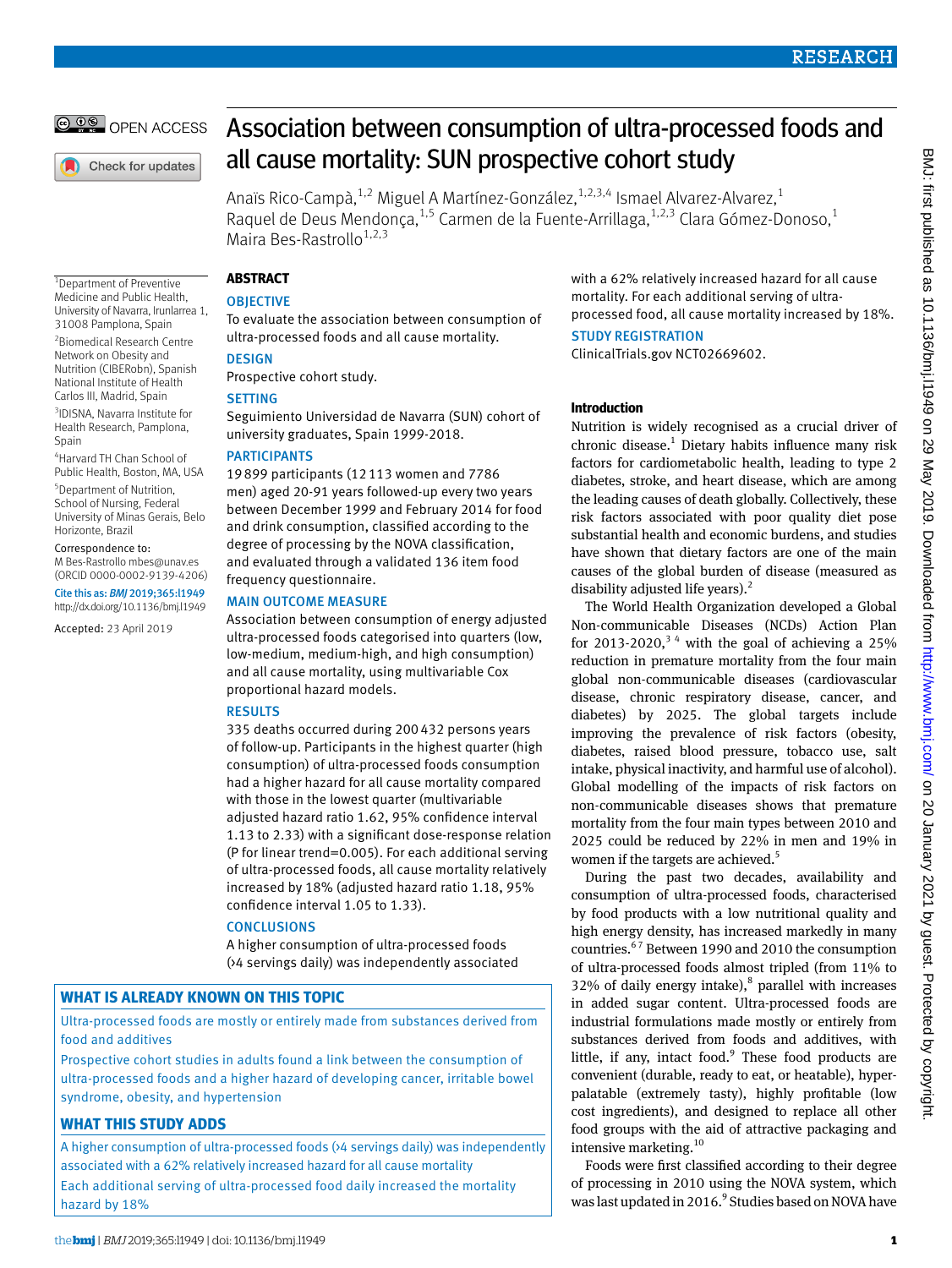shown an exponential growth in the consumption of ultra-processed foods. Negative nutritional attributes of ultra-processed food (high content of poor quality fat, added sugar and salt, along with low vitamin density and scarce fibre content) not only have a direct harmful effect on consumer's health but also affect health indirectly by replacing unprocessed or minimally processed foods and freshly prepared meals.

The beneficial effects of dietary patterns based on fresh or minimally processed foods on mortality are well known, but few studies have described the detrimental effects of high consumption of ultraprocessed foods. A meta-analysis found a statistically significant association between consumption of some specific ultra-processed foods (ie, sugar sweetened beverages,<sup>11</sup> red meat, and processed meat<sup>12</sup> <sup>13</sup>) and mortality. In the French NutriNet-Santé cohort, authors found statistically significant associations between a higher consumption of ultra-processed foods and an increased risk of cancer<sup>14</sup> and irritable bowel syndrome.<sup>15</sup> In addition, early consumption of ultra-processed foods was associated with a higher incidence of dyslipidemia in Brazilian children<sup>16</sup> and with a higher risk of overweight/obesity, $17$  and hypertension in a Spanish cohort.<sup>18</sup>

While we were responding to the reviewers' comments on our paper, the NutriNet-Santé cohort in France<sup>19</sup> and the National Health and Nutrition Examination Survey (NHANES) cohort in the  $US^{20}$  also reported similar findings between consumption of ultra-processed foods and all cause mortality.

We assessed the relation between consumption of ultra-processed foods and mortality in the Seguimiento Universidad de Navarra (SUN) cohort.

#### **Methods**

#### Study population

The SUN project is a prospective, dynamic, and multipurpose cohort comprising Spanish university graduates. Its design, objectives, and methods have been described previously.<sup>21</sup> Briefly, recruitment started in December 1999, and, as the project was designed to be a dynamic cohort, it is permanently open. Participants are followed-up every two years, with information gathered through postal or web-based questionnaires. To ensure a minimum follow-up of two years, we only considered participants recruited before March 2014 (n=22279). We excluded 165 participants with a total daily energy intake below and above the first and 99th centiles, and 2215 participants were lost to follow-up (retention rate: 90%). Data from 19899 participants were available for analyses.

#### Dietary assessment

Type of diet consumed was assessed at baseline with a 136 item semiquantitative food frequency questionnaire previously validated and repeatedly reevaluated in Spain. $2^{2-24}$  We measured frequencies of consumption in nine categories (ranging from never or almost never to more than six servings daily), and the food frequency questionnaire included a typical portion size for each item. To estimate daily consumption for each food item, we multiplied the portion size by the frequency of consumption.

We categorised all food and beverage items of the food frequency questionnaire into one of the four NOVA food groups—a classification system based on the extent and purpose of industrial food processing.<sup>9</sup> The first group includes unprocessed or minimally processed foods, which are fresh or processed in ways that do not add substances such as salt, sugar, oils, or fats, and infrequently contain additives. The processes aim to extend life, allow storage for long use, and facilitate or enable different methods to be used for preparation (freezing, drying, and pasteurisation). Examples in this group include fruit and vegetables, grains (cereals), flours, nuts and seeds, fresh and pasteurised milk, natural yogurt with no added sugar or artificial sweeteners, meat and fish, tea, coffee, spices, and herbs. The second group contains processed culinary ingredients. These are substances obtained from foods of the first group or from nature and might contain additives to preserve the original properties (ie, salt, sugar, honey, vegetable oils, butter, lard, and vinegar). The third group comprises processed foods, to which substances such as salt, sugar, or oil have been added and methods such as smoking, curing, or fermentation have been used. Examples include canned or bottled vegetables and legumes, fruit in syrup, canned fish, cheeses, freshly made bread, and salted or sugared nuts and seeds. The fourth group comprises ultra-processed foods and drink products that are made predominantly or entirely from industrial substances and contain little or no whole foods. These products are ready to eat, drink, or heat—that is, carbonated drinks, sausages, biscuits (cookies), candy (confectionery), fruit yogurts, instant packaged soups and noodles, sweet or savoury packaged snacks, and sugared milk and fruit drinks. We focused on this last NOVA group.

To estimate the frequency of consumption of ultraprocessed food we summed the amount consumed (servings per day) of each food item classified in the fourth category of the NOVA system (a total of 34 items). We then divided the sample into quarters according to total consumption of ultra-processed foods (total servings per day). Box 1 shows the classification of the foods in the food frequency questionnaire according to NOVA. The food frequency questionnaire is a validated tool that can be used to assess total energy intake; macronutrient and fibre intake; alcohol intake; and consumption of fruit, vegetables, fast food, fried food, processed meat, unprocessed meat, and sugar sweetened beverages.<sup>22-24</sup>Adherence to a Mediterranean diet was evaluated using the score proposed by Trichopoulou and colleagues.25

## Outcome assessment

The primary outcome was all cause mortality. More than 85% of deaths were identified by reports from next of kin, work associates, and authority postal service. With permission of the next of kin, we reviewed the medical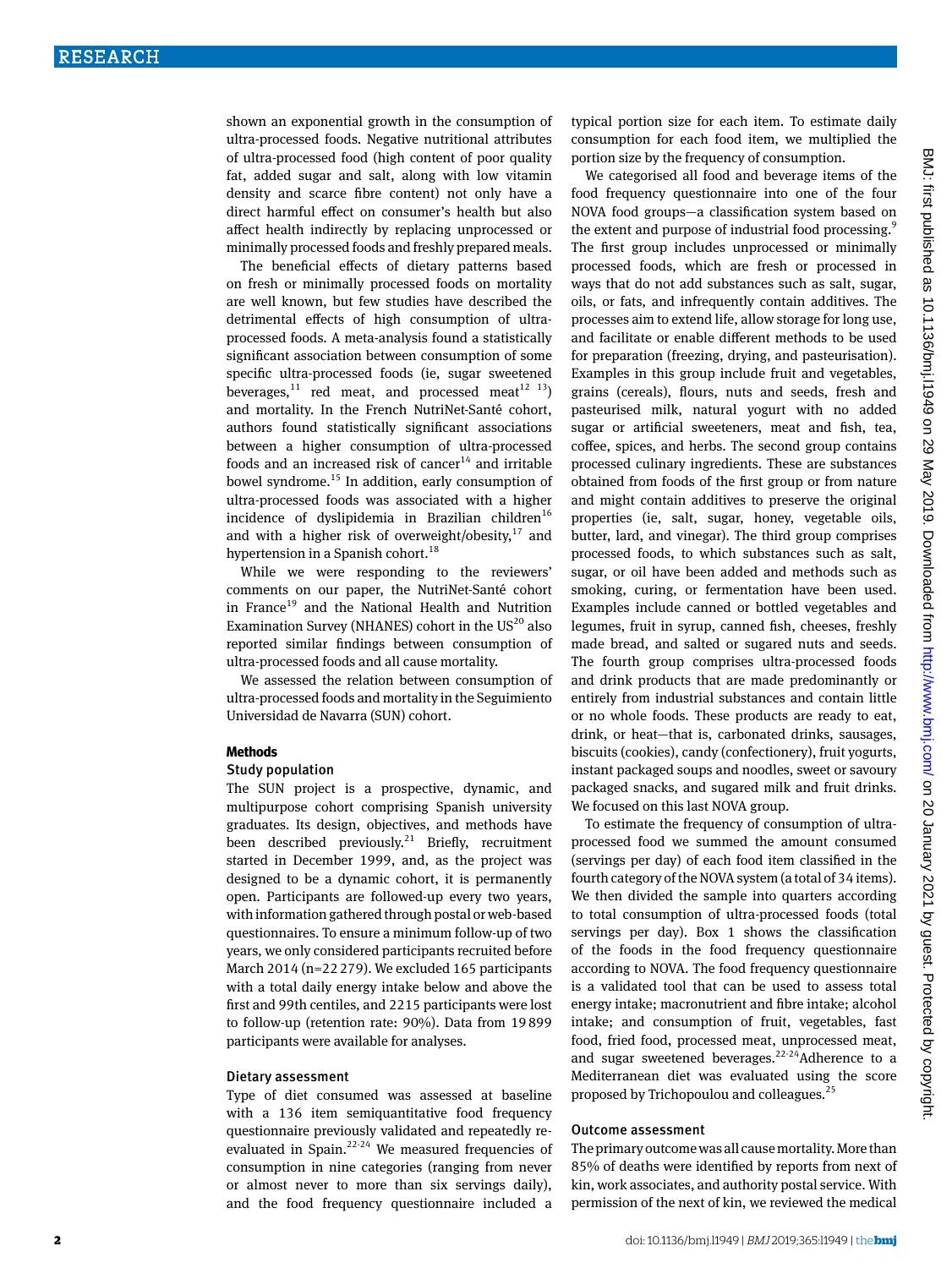# Box 1: Classification of foods in the SUN food frequency questionnaire according to degree of processing (NOVA)

# Unprocessed or minimally processed foods

• Fruit, vegetables, legumes, milk (whole, semiskimmed, and non-fat), eggs, meats, poultry, fish and seafood, fermented milk as yogurt, grains (white rice, pasta), natural juice, coffee, and water

## Processed culinary ingredients

• Salt, sugar, honey, vegetable oils (olive, sunflower, corn), chilli, butter, and lard

# Processed foods

• Condensed milk, cream milk, cheeses, cured traditional ham, bacon, canned and bottled fruit, breads (white and whole), beer, and wine

# Ultra-processed foods

• Petit suisse; custard; flan; pudding; ice cream; ham; processed meat (chorizo, salami, mortadella, sausage, hamburger, morcilla); pate; foie-gras; spicy sausage/meatballs; potato chips; breakfast cereals; pizza, including pre-prepared pies; margarine; cookies; chocolate cookies; muffins; doughnuts; croissant or other non-handmade pastries; cakes; churros; chocolates and candies; nougat; marzipan; carbonated drinks; artificially sugared beverages; fruit drinks; milkshakes; instant soups and creams; croquettes; mayonnaise; and alcoholic drinks produced by fermentation followed by distillation such as whisky, gin, and rum

> records to confirm the deaths. To confirm the remainder of the deaths, we checked the Spanish National Death Index and the National Statistics Institute at least once a year. Given the continuous contact with participants in the cohort and the comprehensive and mandatory nature of the Spanish National Death Index, the use of these combined sources of information can be assumed to have 100% positive predictive value for fatal events.

> Follow-up for each participant was calculated from the date when the baseline questionnaire was returned to the date of death or the date when the last follow-up questionnaire was returned, whichever came first. In only 22 out of 335 deaths (6.5%) the cause of death was unknown.

# Assessment of other variables

From the baseline questionnaire we also collected information on sex, age, marital status, educational level, smoking, physical activity, television viewing, napping, diet and dietary habits, and snacking. A validated 17 item questionnaire was used to evaluate physical activity.<sup>26</sup> We also collected data on self reported anthropometric characteristics at baseline. A validation study with a subsample of the cohort showed sufficient validity for use in epidemiological studies.<sup>27</sup> To detect underweight, overweight, and obesity we calculated the body mass index (BMI) as body weight (kg) divided by height  $(m^2)$ .

# Statistical analysis

We used inverse probability weighting<sup>28</sup> to adjust the means or proportions of baseline variables for age and sex according to quarters of consumption of ultra-processed foods. Consumption of ultra-processed food was adjusted for total energy intake using the residuals method and subsequently categorised into quarters: low consumption (first quarter), lowmedium consumption (second quarter), medium-high consumption (third quarter), and high consumption

(fourth quarter). No data were missing for this variable of interest.

To assess the association between energy adjusted quarters of ultra-processed food consumption at baseline and all cause mortality, we fitted Cox regression models with age as the underlying time variable (birth date as origin), and date of death or date when the last follow-up questionnaire was completed for survivors as exit time. We estimated hazard ratios for the second to fourth quarters along with 95% confidence intervals, with the lowest quarter as the reference category. To minimise the potential effect of a variation in diet during follow-up, we fitted Cox proportional hazard models with repeated dietary measurements using the updated data on food consumption after 10 years of follow-up.

We adjusted the Cox regression models for several potential confounders defined a priori. As recommended, we identified potential confounders based on existing literature, rather than deferring to statistical criteria.<sup>29 30</sup>

Potential confounders included as covariates in multivariable models were age; sex; marital status, married (yes or no); baseline body mass index (linear and quadratic term); total energy intake (kcal/day, continuous); smoking status (never, current, former smoker); family history of cardiovascular disease (dichotomous); alcohol consumption (g/day, continuous); cardiovascular disease, cancer, or diabetes at baseline (yes or no); hypertension at baseline (yes or no); self reported hypercholesterolaemia at baseline (yes or no); depression at baseline (yes or no); educational level (non-graduate, graduate, postgraduate, doctorate); snacking (yes or no); following a special diet at baseline (yes or no); physical activity (quarters); and lifelong cumulative exposure to smoking (pack years of smoking, continuous). Results were stratified by recruitment period (1999-2000, 2001, 2002-03, 2004, 2005-07, 2008-14), deciles of age, time spent watching television (dichotomous, cut-off:  $\geq$ 3 h/day), and four categories of a sedentary index defined as the number of hours spent daily watching television, using a computer, and driving. When participants had missing values on snacking or following a special diet, we considered them as doing neither, and we also used multiple imputation for missing values in those variables.

In addition to standard adjustment for confounders, we alternatively adjusted the models using propensity scores.

Although we adjusted for a wide range of confounders, we cannot rule out residual confounding. Consumption of ultra-processed food is a behaviour that might be closely linked to other aspects of a non-healthy lifestyle. To assess this in detail, we calculated the E value proposed by Vanderweele. $31 \frac{32}{1}$  This value represents the minimum strength of association, on the risk ratio scale, that an unmeasured confounder would need with both the exposure and the outcome, conditioned by the measured covariates, to fully explain a specific association.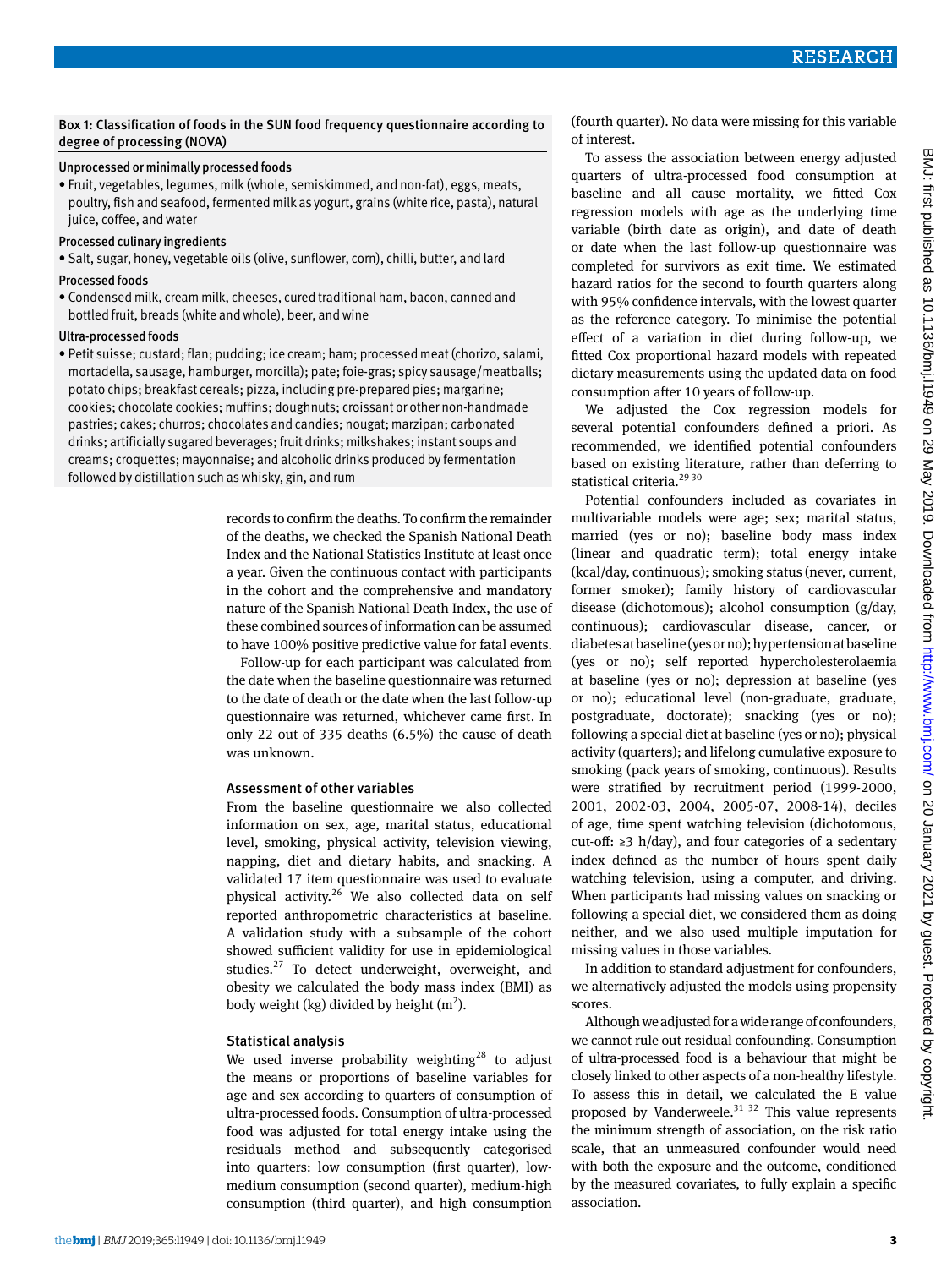To investigate linear trends across the quarters of consumption of ultra-processed foods we assigned the median value to each category and considered the variable as being continuous. We verified the proportionality of hazards with a test based on Schoenfeld residuals; the non-significant result (P=0.11) suggested that the proportionality assumption had been met.

To assess the contribution of each food group to the total consumption of ultra-processed foods, we calculated the ratio between the servings of each food group divided by the total servings of ultra-processed foods multiplied by 100.

We used Kaplan-Meier curves, with inverse probability weighting to adjust for confounding, to describe all cause mortality according to baseline quarters of ultra-processed foods consumption. To simplify the graph, we merged the first and second quarters (low and low-medium consumption) into one group and the third and fourth quarters (highmedium and high consumption) in another group. This grouping lowers random variability and provides more stable estimates.

Based on our experience and on several simulations, we used restricted cubic splines to calculate the potential non-parametrical non-linear association between consumption of ultra-processed food and all cause mortality. Tests for non-linearity used the likelihood ratio test to compare the model that comprised the linear term with the model that comprised both the linear and the cubic spline terms. The likelihood of both models can be compared using the Akaike's information criterion or bayesian information criterion. Both penalise the likelihood of the model, and the one that results in the lowest value using either criterion will be the most likely model.

Additionally, we conducted subgroup analyses by rerunning all the models under different a priori assumptions: including only men, only women, only participants aged 50 or older at recruitment, and only participants aged 50 or younger at recruitment; truncating the follow-up at three years; starting followup at three years after the baseline questionnaire; excluding participants with a BMI of less than 25 or 25 or more; including only never smokers; and excluding never smokers.

Sensitivity analyses were also conducted by rerunning the models under different a priori assumptions: using the 5th and 95th centiles as limits for allowable total energy intake; using energy limits previously proposed by Willett<sup>33</sup>; excluding participants with prevalent cardiovascular disease or cancer; excluding participants with hypertension at baseline; excluding participants with depression at baseline; excluding participants following special diets at baseline; and excluding deaths from injuries, deaths from cancer, and deaths from cardiovascular disease. We additionally adjusted for weight gain of 3 kg or more in the year before inclusion in the cohort, coffee consumption, a quadratic term of alcohol intake, consumption of all fried foods, following a Mediterranean diet, $^{25}$  sodium intake, and intake of saturated and trans fatty acids, added sugars, and sodium.

We considered P values of less than 0.05 to be statistically significant, and these were corrected using Simes method.<sup>34</sup> Analyses were performed using STATA version 15.0 (StataCorp, College Station, TX).

#### Patient and public involvement

No patients were involved in setting the research question or the outcome measures. The research question of this study was included in the context of the SUN cohort objectives. Participants involved in the SUN cohort are volunteers. The results of this study will be disseminated to the participants and the public through the cohort website, public sessions, and a press release.

#### **Results**

A total of 7786 men and 12113 women were included in this analysis (fig 1). Mean age at baseline was 37.6 (SD 12.3) years and duration of follow-up was a median of 10.4 years. Overall, 335 deaths occurred during 200432 person years of follow-up. Table 1 shows the baseline characteristics of participants according to quarters of total ultra-processed food consumption adjusted for sex and age.

Participants in the fourth quarter (high consumption of ultra-processed foods) had a higher average BMI. Compared with participants in the first quarter, they were more likely to be current smokers, to have a higher level of university education, and have a family history of cardiovascular disease, cancer, diabetes, hypertension, hypercholesterolaemia, prevalent cardiovascular disease, and depression. In addition, they were more likely to snack, watch television, and use a computer for longer periods, more prone to be sedentary and nap, and had higher total fat intake but lower protein and carbohydrate intake. On average they consumed more fast food, fried foods, processed meats, and sugar sweetened beverages than participants in the other quarters and had the lowest intake of vegetables, fruit, olive oil, alcohol, and total fibre. Adherence to the Mediterranean diet tended to be progressively lower across successive quarters of ultra-processed foods consumption (ie, the higher the consumption of ultra-processed foods, the lower the adherence to the Mediterranean diet), with a correlation coefficient r=−0.39 (95% confidence interval −0.40 to −0.38) between the score for adherence to the Mediterranean diet and consumption of ultra-processed foods. Processed meats, sugar sweetened beverages, dairy products, and French fries were the main foods contributing to the total of ultraprocessed food consumed (table 2).

The main cause of death was cancer  $(n=164)$ , with a mean age at death of 58.0 (SD 15.6) years. Participants in the highest quarter of ultra-processed food consumption had a 62% relatively higher hazard of all cause mortality compared with those in the lowest quarter (multivariable adjusted hazard ratio 1.62, 95%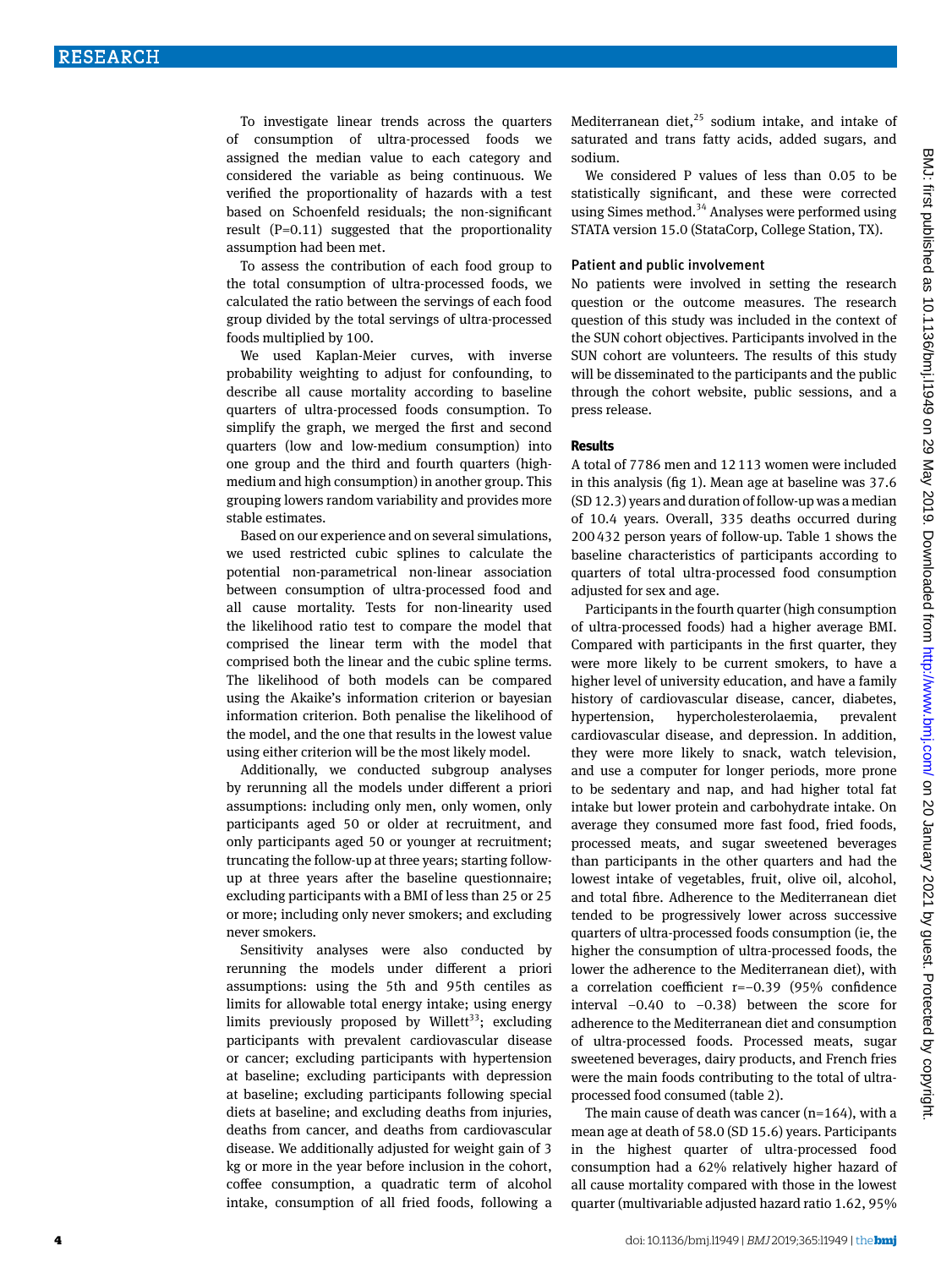



confidence interval 1.13 to 2.33), with a significant dose-response relation (P for trend=0.005) (table 3; fig 2). For each additional serving of ultra-processed food, all cause mortality relatively increased by 18% (adjusted hazard ratio 1.18, 95% confidence interval 1.05 to 1.33).

When multiple imputation was used for those covariates with missing values the results were unchanged. A new Cox proportional hazard models was fitted with repeated measurements using the updated data on food consumption after 10 years of follow-up: the hazard ratio for the fourth versus the first quarter was 1.44 (95% confidence interval 1.01 to 2.05), with a significant dose-response relation (P for trend=0.023) (table 3). When propensity scores were alternatively used to adjust for potential residual confounding, the magnitude of the association between consumption of ultra-processed foods and mortality increased to 1.89 (1.34 to 2.67).

The observed hazard ratio of 1.62 in our main analysis could hypothetically be explained by the presence of an unmeasured confounder that was associated with consumption of ultra-processed food and all cause mortality by a hazard ratio of 2.62-fold each, above and beyond the measured confounders, but weaker confounding could not do so. Similarly, the lowest confidence interval could be moved to include the null by an unmeasured confounder that was associated with both consumption of ultra-processed foods and all cause mortality by a hazard ratio of 1.51-fold each, above and beyond the measured confounders, but weaker confounding could not do so.<sup>31 32</sup>

Subgroup analyses were carried out by repeating the multivariable adjusted Cox regression models in different scenarios comparing the highest with the lowest quarter of ultra-processed foods. Using the likelihood ratio test, the P for interaction was calculated between consumption of ultra-processed foods (quarters) and stratification variables for each scenario. None were significant (P=0.94 for sex, P=0.37 for age, P=0.98 for years of follow-up, P=0.93 for BMI, and P=0.72 for smoking status).

Sensitivity analyses were conducted by repeating the multivariable adjusted Cox regression models

in different scenarios comparing the fourth quarter with the first quarter of ultra-processed foods. All point estimates showed a direct association between consumption of ultra-processed foods and higher mortality. Results did not substantially change in any of these alternative scenarios, suggesting that the direct association between consumption of ultraprocessed food and mortality was robust (fig 3). Some associations did, however, become non-significant under the scenarios of excluding cases of prevalent hypertension at baseline and excluding cases of depression at baseline. Conversely, the association became stronger after changing the energy limits to the 5th and 95th centiles and after excluding prevalent cardiovascular disease or cancer, deaths from injuries, and deaths from cancer.

When the harmful effect of consumption of ultraprocessed food on all cause mortality was assessed by ultra-processed food specific nutritional components, no evidence was found of a mediation effect. That is, the association was not reduced after additionally adjusting for saturated and trans fatty acids, added sugars, and sodium intake. Finally, the restricted cubic spline analysis—with three knots, and adjusted for the same potential confounders—suggested that the consumption of five or more servings of ultra-processed foods daily (which corresponds to the mean of the highest quarter) was associated with a significantly higher hazard of all cause mortality (fig 4).

#### **Discussion**

In this longitudinal cohort study of Spanish university graduates aged 20-91, consumption of ultra-processed foods was associated with an increased hazard for all cause mortality. While we were addressing the reviewers' comments on our paper, the NutriNet-Santé<sup>19</sup> and the US National Health and Nutrition Examination Survey (NHANES) $^{20}$  cohorts also reported similar associations. Similar results in different populations, with different age ranges (NutriNet-Santé cohort: ≥45 years) and diverse methods for assessing dietary exposures support a causal association.<sup>1920</sup>

In our study we found that a high consumption of ultra-processed foods (>4 servings daily) was significantly associated with a 62% relatively higher hazard of mortality. Moreover, each additional serving of ultra-processed food was associated with a statistically significant 18% higher hazard of all cause mortality.

#### Comparison with other studies

The NOVA classification is clear, useful, understandable, and simple to  $apply.^9$  The methodology of the classification has been criticised, $35$  but we have not found a better alternative. It is also easily incorporated into messages and is reproducible and therefore has utility for public health. In addition, it is the best known and most frequently used classification of ultraprocessed food in epidemiological studies.

We used the NOVA classification to identify four different food groups according to the degree of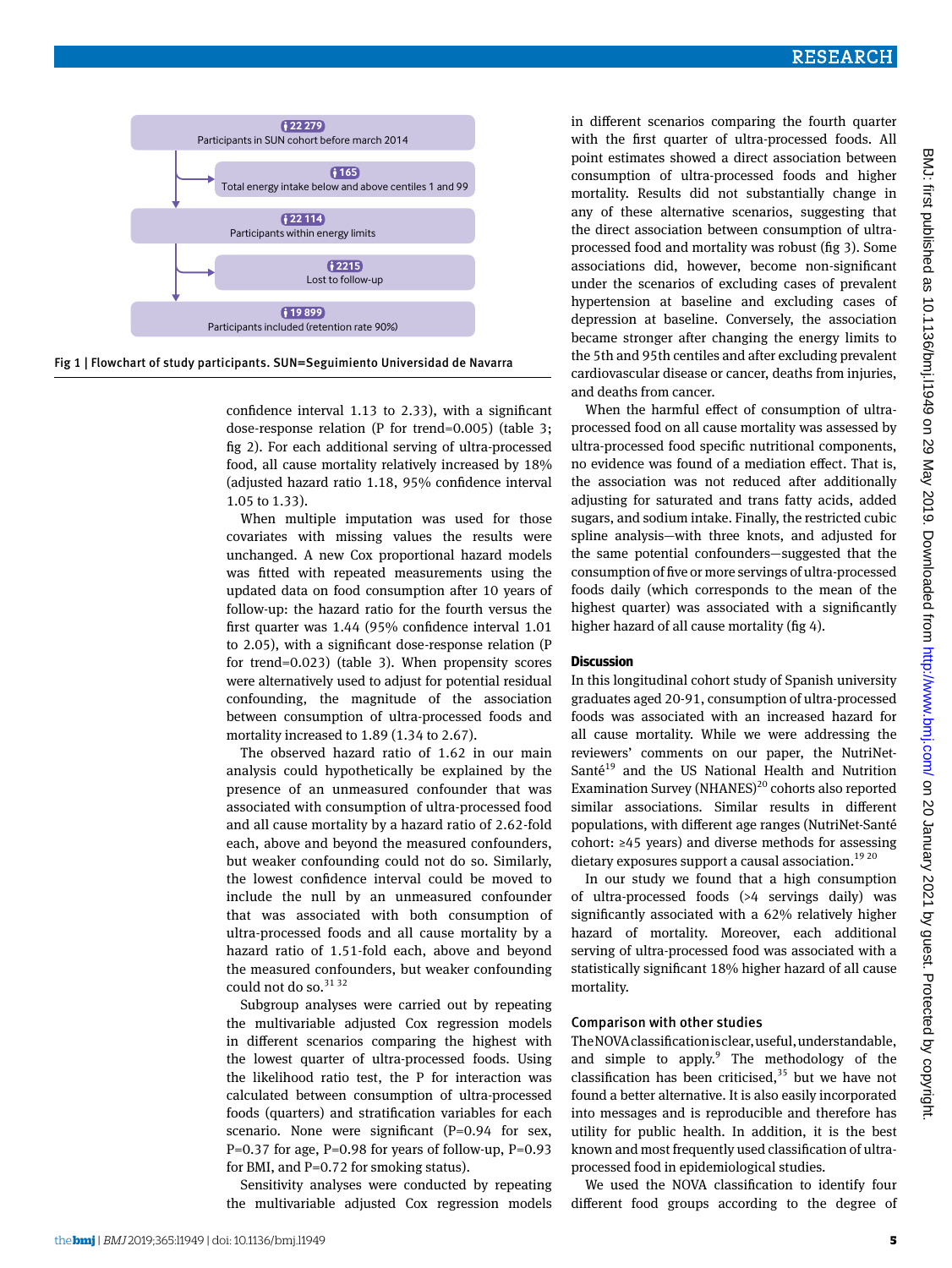Table 1 | Age and sex adjusted\* baseline characteristics of participants according to consumption of ultra-processed foods (1999-2014). Values are means (standard deviations) unless stated otherwise

|                                             | Quarters of energy adjusted ultra-processed food consumption |                                          |                                               |                                        |  |
|---------------------------------------------|--------------------------------------------------------------|------------------------------------------|-----------------------------------------------|----------------------------------------|--|
| Characteristics                             | First $(<$ 2 servings/day)<br>$(n=4975)$                     | Second (2-<3 servings/day)<br>$(n=4975)$ | Third $(3-\leq 4$ servings/day)<br>$(n=4975)$ | Fourth (>4 servings/day)<br>$(n=4974)$ |  |
| Ultra-processed foods (servings/day)        | 1.4(0.8)                                                     | 2.7(0.2)                                 | 3.5(0.3)                                      | 5.3(1.4)                               |  |
| Body mass index                             | 23.3(3.4)                                                    | 23.5(3.5)                                | 23.6(3.7)                                     | 23.8(3.7)                              |  |
| Married                                     | 2520 (50.8)                                                  | 2487 (50.4)                              | 2481 (50.0)                                   | 2505 (49.6)                            |  |
| Educational level (No (%)):                 |                                                              |                                          |                                               |                                        |  |
| Graduate                                    | 4192 (84.6)                                                  | 4047 (82.0)                              | 4019 (81.1)                                   | 4084 (80.9)                            |  |
| Postgraduate                                | 328 (6.6)                                                    | 385 (8.0)                                | 412(8.3)                                      | 417 (8.3)                              |  |
| Doctorate                                   | 435 (8.8)                                                    | 506 (10.3)                               | 525 (10.6)                                    | 549 (10.9)                             |  |
| Smoking status (No (%)):                    |                                                              |                                          |                                               |                                        |  |
| Current                                     | 1141 (23.0)                                                  | 1194 (24.2)                              | 1231 (24.8)                                   | 1426 (28.3)                            |  |
| Former                                      | 1313 (26.5)                                                  | 1265 (25.6)                              | 1203(24.3)                                    | 1215(24.1)                             |  |
| Family history of CVD (No (%))              | 667 (13.5)                                                   | 684 (13.9)                               | 679 (13.7)                                    | 802 (15.9)                             |  |
| Conditions at baseline (No (%)):            |                                                              |                                          |                                               |                                        |  |
| Cancer                                      | 173(3.5)                                                     | 159(3.2)                                 | 170 (3.4)                                     | 224(4.4)                               |  |
| <b>Diabetes</b>                             | 98 (2.0)                                                     | 91(1.8)                                  | 100(2.1)                                      | 116(2.3)                               |  |
| Hypertension                                | 935 (18.8)                                                   | 980 (19.9)                               | 975 (19.7)                                    | 1148 (22.7)                            |  |
| Hypercholesterolaemia                       | 856 (17.3)                                                   | 840 (17.0)                               | 854 (17.2)                                    | 898 (17.8)                             |  |
| Cardiovascular disease                      | 76(1.5)                                                      | 73(1.5)                                  | 78(1.6)                                       | 122(2.4)                               |  |
| Depression                                  | 535 (10.8)                                                   | 553 (11.2)                               | 594 (12.0)                                    | 677 (13.4)                             |  |
| Following a special diet (No (%))           | 423 (8.5)                                                    | 415(8.4)                                 | 407(8.2)                                      | 366(7.2)                               |  |
| Snacking (No (%))                           | 1461 (29.5)                                                  | 1527 (30.9)                              | 1677 (33.8)                                   | 2139 (42.4)                            |  |
| Sedentary activities:                       |                                                              |                                          |                                               |                                        |  |
| Television viewing (≥3 h/day)               | 340 (6.9)                                                    | 359 (7.3)                                | 407 (8.2)                                     | 530 (10.5)                             |  |
| Computer use (h/day)                        | 2.0(1.9)                                                     | 2.1(1.9)                                 | 2.1(1.9)                                      | 2.2(2.0)                               |  |
| Driving (h/day)                             | 0.9(1.1)                                                     | 0.9(1.1)                                 | 0.9(1.1)                                      | 0.9(1.1)                               |  |
| Napping (h/day)                             | 0.3(0.7)                                                     | 0.3(0.8)                                 | 0.3(0.8)                                      | 0.4(0.8)                               |  |
| Sedentary indext (h/day)                    | 4.5(2.8)                                                     | 4.6(2.8)                                 | 4.7(2.6)                                      | 4.9(2.8)                               |  |
| Physical activity (MET hours weekly)        | 30.8 (27.6)                                                  | 27.1(23.0)                               | 25.5(22.0)                                    | 25.2(23.8)                             |  |
| Adherence to Mediterranean diet (0-9 score) | 5.1(1.7)                                                     | 4.3(1.7)                                 | 3.8(1.7)                                      | 3.6(1.7)                               |  |
| Total energy intake (kcal/day)              | 2799 (764.3)                                                 | 2338 (693.1)                             | 2299 (714.7)                                  | 2632 (873.0)                           |  |
| Macronutrients intake (% energy):           |                                                              |                                          |                                               |                                        |  |
| Carbohydrate                                | 44.6 (7.9)                                                   | 42.9(7.3)                                | 42.8(7.0)                                     | 43.6(7.5)                              |  |
| Protein                                     | 18.1(3.4)                                                    | 18.6(3.3)                                | 18.3(3.1)                                     | 16.9(3.1)                              |  |
| Fat:                                        | 35.3(7.2)                                                    | 36.4(6.4)                                | $\overline{37.0}$ (6.0)                       | 37.5(6.5)                              |  |
| <b>SFAs</b>                                 | 11.5(3.4)                                                    | 12.3(3.0)                                | 12.8(3.0)                                     | 13.2(3.2)                              |  |
| <b>MUFAs</b>                                | 15.6(4.1)                                                    | 15.8(3.7)                                | 15.7(3.4)                                     | 15.6(3.5)                              |  |
| <b>PUFAs</b>                                | 5.0(1.6)                                                     | 5.1(1.5)                                 | 5.3(1.5)                                      | 5.4(1.7)                               |  |
| Total dietary fibre intake (g/day)          | 37.9 (17.1)                                                  | 28.6 (11.5)                              | 26.0(11.0)                                    | 26.5(12.7)                             |  |
| Alcohol consumption (g/day)                 | 7.5(12.0)                                                    | 6.6(9.5)                                 | 6.0(9.5)                                      | 7.3(12.3)                              |  |
| Olive oil (g/day)                           | 22.5(17.5)                                                   | 15.9 (13.2)                              | 13.2 (11.9)                                   | 12.7(12.1)                             |  |
| Food consumption (servings/day):            |                                                              |                                          |                                               |                                        |  |
| Fruit                                       | 4.3(3.2)                                                     | 2.9(2.0)                                 | 2.5(1.8)                                      | 2.4(1.9)                               |  |
| Vegetables                                  | 3.5(2.2)                                                     | 2.8(1.4)                                 | 2.5(1.3)                                      | 2.4(1.5)                               |  |
| Fast food#                                  | 0.1(0.1)                                                     | 0.2(0.2)                                 | 0.2(0.2)                                      | 0.2(0.2)                               |  |
| Fried food                                  | 0.5(0.7)                                                     | 0.5(0.6)                                 | 0.5(0.6)                                      | 0.6(0.7)                               |  |
| Red meat                                    | 0.6(0.4)                                                     | 0.6(0.3)                                 | 0.5(0.3)                                      | 0.5(0.3)                               |  |
| Processed meat§                             | 0.5(0.5)                                                     | 0.6(0.4)                                 | 0.8(0.5)                                      | 1.0(0.8)                               |  |
| Sugar sweetened beverages                   | 0.1(0.2)                                                     | 0.2(0.3)                                 | 0.3(0.4)                                      | 0.8(1.2)                               |  |
| Low fat dairy products                      | 0.5(1.5)                                                     | 0.4(0.8)                                 | 0.4(0.8)                                      | 0.4(0.9)                               |  |
| High fat dairy products                     | 0.6(1.1)                                                     | 0.5(0.8)                                 | 0.4(0.7)                                      | 0.4(0.7)                               |  |
| Mineral intake (mg/day):                    |                                                              |                                          |                                               |                                        |  |
| Sodium                                      | 4103 (2032)                                                  | 3783 (2116)                              | 4053 (2578)                                   | 4909 (4248)                            |  |
| Potassium                                   | 6122 (2187)                                                  | 4887 (1544)                              | 4560 (1516)                                   | 4630 (1721)                            |  |
| Calcium                                     | 1531 (661)                                                   | 1242 (480)                               | 1176 (473)                                    | 1246 (518)                             |  |
| Magnesium                                   | 527 (166)                                                    | 421 (125)                                | 398 (124)                                     | 421 (149)                              |  |
| Phosphorous intake (mg/day)                 | 2346 (729)                                                   | 1953 (560)                               | 1869 (563)                                    | 1970 (641)                             |  |
| Caffeine intake (mg/day)                    | 40.9 (39.2)                                                  | 40.2 (37.0)                              | 40.0(36.2)                                    | 52.0 (49.0)                            |  |

MET=metabolic equivalent of task; SFAs=saturated fatty acids; MUFAs=monounsaturated fatty acids; PUFAs=polyunsaturated fatty acids.

\*Adjusted through inverse probability weighting.

†Sum of hours each day spent watching television, using a computer, and driving.

‡Sum of hamburgers, sausages, and pizza.

§Sum of ham, sausages, chorizo, salami, mortadella, and hamburgers.

processing. Our interest was in the fourth group of the NOVA system, which included ultra-processed food and drink products that tend to be nutritionally

unbalanced as a result of undergoing several industrial processes. These foods are economically profitable because the shelf life, and therefore sales, of these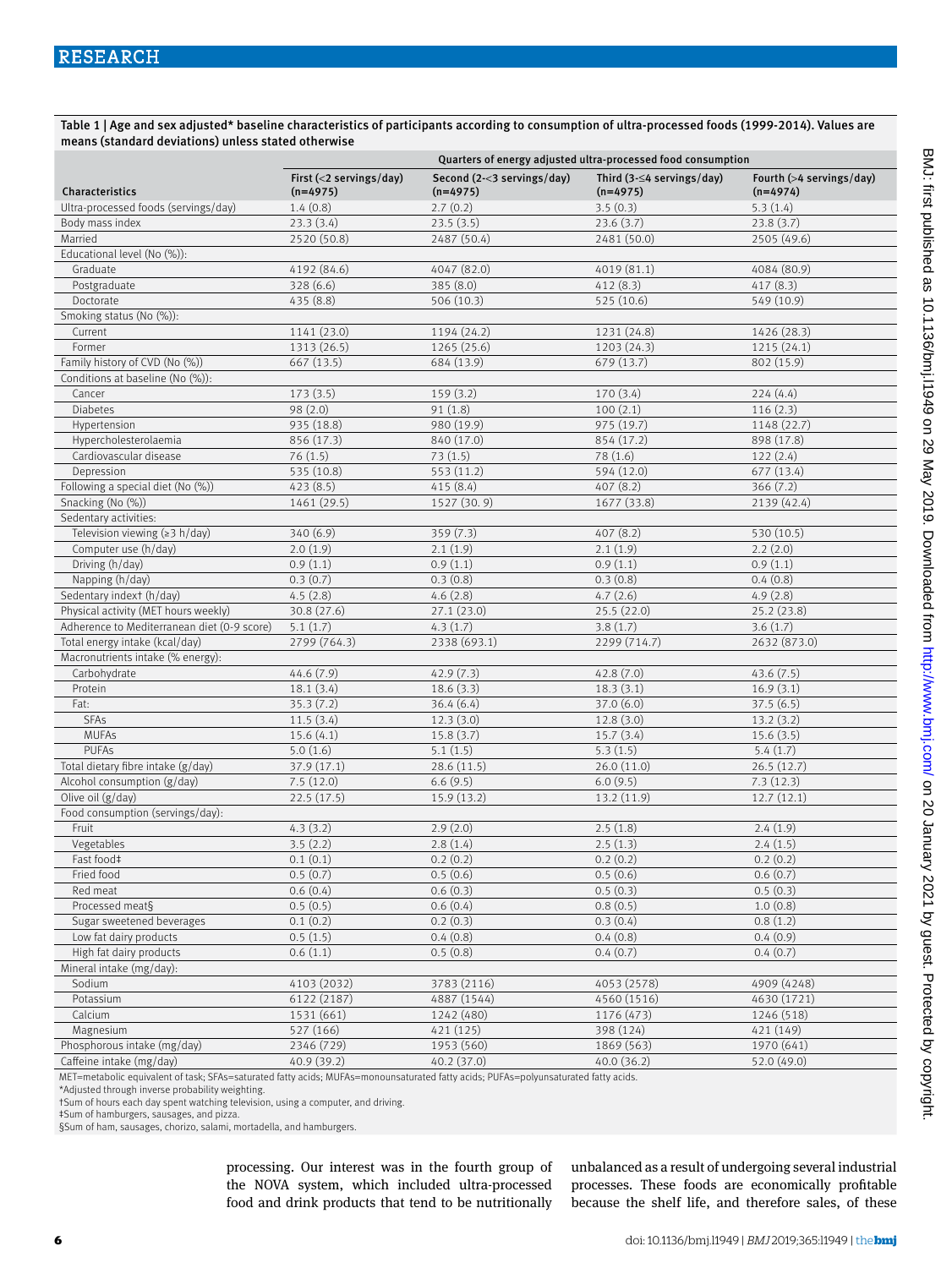Table 2 | Percentage of each food contributing to total amount of ultra-processed foods consumed in the SUN cohort

| Food groups                    | Contribution (%) |
|--------------------------------|------------------|
| Processed meats*               | 15               |
| Sugar sweetened beverages      | 15               |
| Dairy productst                | 12               |
| French fries                   | 11               |
| Pastries‡                      | 10               |
| Cookies§                       | 8                |
| Ready to eat soups and purées  | 6                |
| Fried foods                    | 6                |
| Artificially sugared beverages | 5                |
| <b>Breakfast cereals</b>       | 3                |
| Pizza                          | $\overline{2}$   |
| Liquors                        | $\overline{2}$   |
| Margarine                      | 1                |
| Mayonnaise                     | 1                |
|                                |                  |

SUN=Seguimiento Universidad de Navarra.

\*Includes ham, sausages, chorizo, salami, mortadella, and hamburgers.

†Includes custard, ice cream, milkshakes, and petit suisse. ‡Includes muffins, doughnuts, croissants or other non-handmade

pastries, and confectionery.

food products are increased, but nutritional quality is decreased, characterised by a high energy density, low fibre and micronutrient content, and high amounts of added or free sugars, sodium, saturated fat, and chemical additives.<sup>10</sup>

In the past two decades, the intake of ready-toeat, ready-to-drink, and ready-to-heat "fast" and "convenient" products has noticeably increased in all countries, regardless of economical level. This might have contributed to the global increased rates of overall cancer,<sup>14</sup> dyslipidemia,<sup>16</sup> obesity,<sup>17</sup> and hypertension.<sup>18</sup>

Two recent prospective French studies using data from the NutriNet-Santé cohort evaluated the relation between consumption of ultra-processed foods and risk of overall cancer and gastrointestinal disorders. These studies found a positive association between increased consumption of ultra-processed food and risk of cancer overall, breast cancer, $14$  and irritable bowel syndrome.15 Moreover, previous results in the SUN cohort found that consumption of ultra-processed food was associated with a higher risk of overweight, obesity, and hypertension.<sup>17 18</sup> These findings seem to be in line with our present study and consistently show the adverse effects related to consumption of ultraprocessed food.

Other findings from a large national cross sectional study, the United Kingdom National Diet and Nutrition

| Table 3   Cox proportional hazard ratios (95% confidence intervals) for all cause mortality of ultra-processed foods consumption categories* |  |
|----------------------------------------------------------------------------------------------------------------------------------------------|--|
|----------------------------------------------------------------------------------------------------------------------------------------------|--|

|                                 | Quarters of energy adjusted ultra-processed foods consumption |                            |                                 |                          |             |  |
|---------------------------------|---------------------------------------------------------------|----------------------------|---------------------------------|--------------------------|-------------|--|
| <b>Variables</b>                | First $(<$ 2 servings/day)                                    | Second (2-<3 servings/day) | Third $(3-\leq 4$ servings/day) | Fourth (>4 servings/day) | P for trend |  |
| All cause mortality             |                                                               |                            |                                 |                          |             |  |
| No of participants              | 4975                                                          | 4975                       | 4975                            | 4974                     |             |  |
| Person years                    | 49814                                                         | 50322                      | 49971                           | 50323                    |             |  |
| No of deaths                    | 108                                                           | 74                         | 80                              | 73                       |             |  |
| Unadjusted                      | 1.00 (reference)                                              | 1.02 (0.75 to 1.37)        | 1.38 (1.03 to 1.85)             | 1.78 (1.30 to 2.43)      | 0.001       |  |
| Age and sex adjusted            | 1.00 (reference)                                              | 1.00 (0.73 to 1.36)        | 1.29 (0.94 to 1.77)             | 1.72 (1.22 to 2.43)      | 0.001       |  |
| Multivariable adjusted*         | 1.00 (reference)                                              | 0.99 (0.72 to 1.37)        | 1.24 (0.89 to 1.73)             | 1.61 (1.12 to 2.30)      | 0.008       |  |
| Multivariable adjustedt         | 1.00 (reference)                                              | 1.06 (0.76 to 1.48)        | 1.38 (0.99 to 1.92)             | $1.62$ (1.13 to 2.33)    | 0.005       |  |
| Adjusted for propensity scores§ | 1.00 (reference)                                              | 1.07 (0.78 to 1.46)        | 1.43 (1.01 to 1.98)             | 1.89 (1.34 to 2.67)      | 0.001       |  |
| Repeated measurements of diet¶  | 1.00 (reference)                                              | 1.18 (0.85 to 1.63)        | 1.39 (1.00 to 1.93)             | $1.44$ (1.01 to 2.05)    | 0.02        |  |
| Cardiovascular deaths           |                                                               |                            |                                 |                          |             |  |
| No of participants              | 4889                                                          | 4921                       | 4909                            | 4916                     |             |  |
| Person years                    | 49245                                                         | 49941                      | 49474                           | 49893                    |             |  |
| No of deaths                    | 22                                                            | 20                         | 14                              | 15                       |             |  |
| Unadjusted                      | 1.00 (reference)                                              | 1.37 (0.74 to 2.53)        | 1.43 (0.73 to 2.76)             | 1.86 (0.90 to 3.83)      | 0.09        |  |
| Age and sex adjusted            | 1.00 (reference)                                              | 1.04 (0.54 to 2.00)        | 1.33 (0.62 to 2.87)             | 2.08 (0.96 to 4.52)      | 0.17        |  |
| Multivariable adjusted*         | 1.00 (reference)                                              | 0.87 (0.41 to 1.84)        | 1.13 (0.45 to 2.82)             | 2.10 (0.94 to 4.69)      | 0.10        |  |
| Multivariable adjustedt         | 1.00 (reference)                                              | 0.77 (0.32 to 1.83)        | 1.14 (0.46 to 2.82)             | 2.16 (0.92 to 5.06)      | 0.11        |  |
| Repeated measurements of diet¶  | 1.00 (reference)                                              | 0.95 (0.41 to 2.22)        | 1.40 (0.56 to 3.50)             | 1.94 (0.82 to 4.61)      | 0.14        |  |
| Cancer deaths                   |                                                               |                            |                                 |                          |             |  |
| No of participants              | 4929                                                          | 4934                       | 4935                            | 4930                     |             |  |
| Person years                    | 49518                                                         | 50019                      | 49689                           | 49987                    |             |  |
| No of deaths                    | 62                                                            | 33                         | 40                              | 29                       |             |  |
| Unadjusted                      | 1.00 (reference)                                              | 0.78 (0.51 to 1.20)        | 1.26 (0.85 to 1.86)             | 1.36 (0.85 to 2.18)      | 0.14        |  |
| Age and sex adjusted            | 1.00 (reference)                                              | 0.80 (0.52 to 1.23)        | 1.03 (0.68 to 1.56)             | 1.36 (0.82 to 2.27)      | 0.20        |  |
| Multivariable adjusted*         | 1.00 (reference)                                              | 0.79 (0.51 to 1.23)        | 1.01 (0.65 to 1.57)             | 1.23 (0.71 to 2.11)      | 0.50        |  |
| Multivariable adjustedt         | 1.00 (reference)                                              | 0.87 (0.55 to 1.38)        | 1.13 (0.73 to 1.73)             | 1.22 (0.70 to 2.12)      | 0.42        |  |
| Repeated measurements of diet¶  | 1.00 (reference)                                              | 0.97 (0.60 to 1.57)        | 1.43 (0.93 to 2.20)             | 1.30 (0.77 to 2.21)      | 0.17        |  |

\*Adjusted for age (underlying time variable), sex, marital status, physical activity (quarters), smoking status (never, current, former), snacking (dichotomous), special diet at baseline (dichotomous), body mass index (linear and quadratic terms), total energy intake (continuous), alcohol consumption (continuous), and educational level (continuous) stratified by recruitment period, deciles of age, sedentary index (sum of hours each day spent watching television, using a computer, and driving), and television viewing (≥3 h/day).

†Adjusted for age (underlying time variable), sex, marital status, physical activity (quarters), smoking status (never, current, former), snacking (dichotomous), special diet at baseline

(dichotomous), body mass index (linear and quadratic terms), total energy intake (continuous), alcohol consumption (continuous), family history of cardiovascular disease (CVD, dichotomous), diabetes at baseline (dichotomous), hypertension at baseline (dichotomous), self reported hypercholesterolaemia at baseline (dichotomous), CVD at baseline (dichotomous), cancer at baseline (dichotomous), depression at baseline (dichotomous), education level (continuous) and lifelong smoking (pack-years of smoking, continuous) stratified by recruitment period, deciles of age, sedentary index (sum of hours each day spent watching television, using a computer, and driving), and television viewing (≥3 h/day).

‡Sum of hours each day spent watching television, using a computer, and driving. §Multivariable adjusted for propensity scores.

¶Multivariable adjusted model with repeated measures (updated data at 10 years of follow-up).

<sup>§</sup>Includes biscuits and chocolate cookies.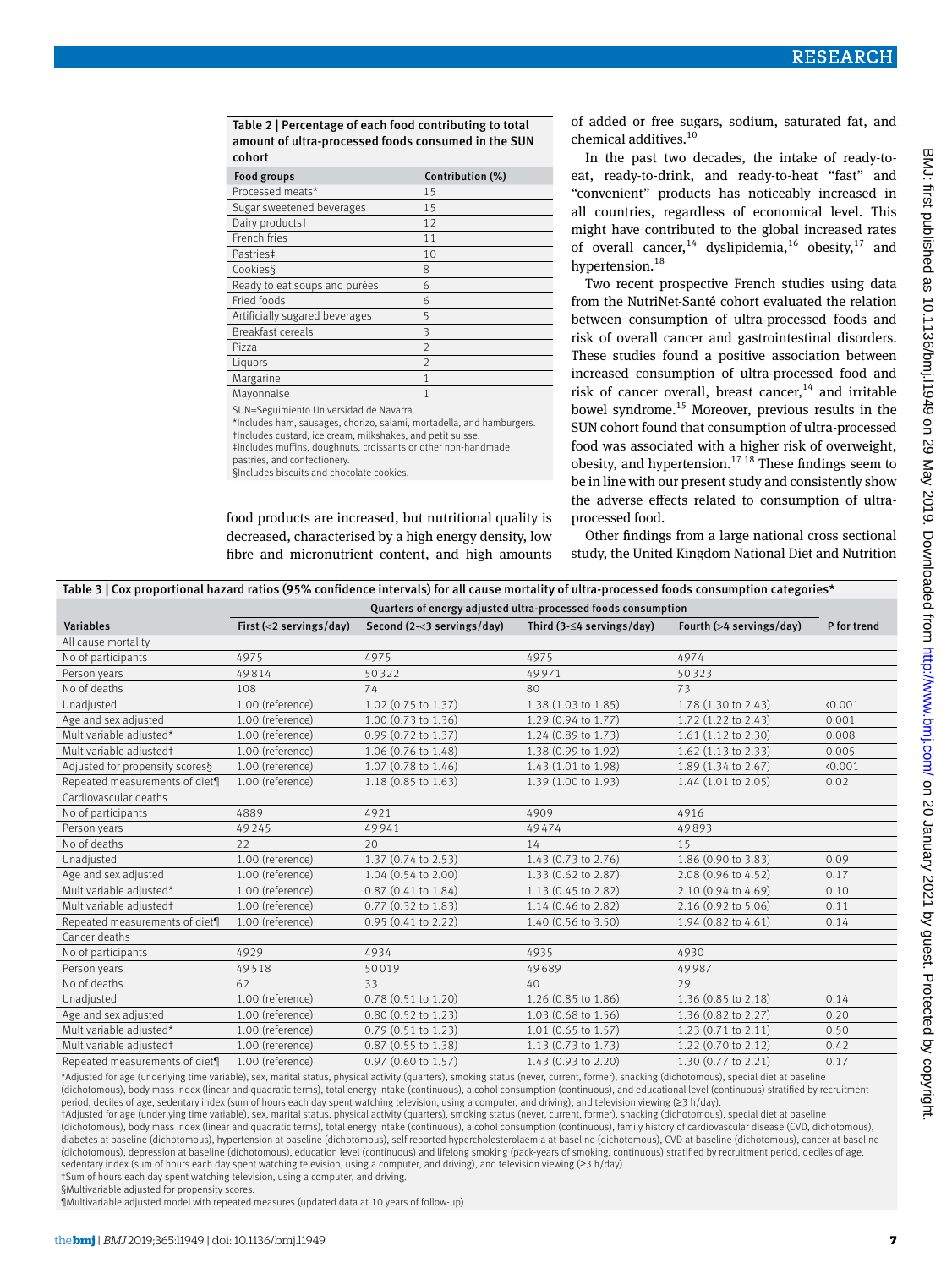



Survey, showed that diets rich in unprocessed foods and low in ultra-processed foods are associated with a healthier food profile, although no association was found for body weight.<sup>36</sup> Several studies have reported other adverse effects related to consumption of ultra-processed food. In the framework of NHANES, authors reported a strong inverse association between consumption of ultra-processed food and urinary concentrations of phytoestrogens. $37$  A longitudinal study of pregnant women in the United States suggested that the percentage of total calorie intake from ultra-processed food might be a useful predictor of gestational weight gain and neonatal body fat.<sup>38</sup>

In another US study the availability of ultraprocessed foods in households was analysed and showed that 61% of total purchased dietary energy was derived from such foods.<sup>39</sup> A cross sectional study using data from NHANES found that ultra-processed foods represented 58% of energy intake and that 90% of this energy was derived from added sugars. $40$ Similarly, results from the 2004 Pelotas (Brazil) Birth Cohort Study showed that 40% of total daily energy intake in six year old children was from ultra-processed foods.<sup>41</sup>

Altogether these results support the non-beneficial effects of ultra-processed foods, which currently represent a major portion of the calories consumed in many countries. In line with the cited evidence, our findings reinforce the existing evidence on the negative impact of ultra-processed foods on the overall incidence of chronic diseases and all cause mortality.

#### Strengths and limitations of this study

The strengths of this study are its prospective and dynamic design, the use of validated methods, adjustment for a wide range of potential confounders, long follow-up, good retention rate (90% overall), and use of a variety of sensitivity analyses to support the robustness of the results. Although the findings were based on self reports, we can assume that the data are of high quality because the participants were highly motivated university graduates, which adds validity to the information derived from their questionnaires and reduces the potential misclassification bias. Another strength of our longitudinal study is its novelty. The consistency of the relation between consumption of ultra-processed food and all cause mortality that we detected was simultaneously reported by the NutriNet-Santé study and the NHANES cohort.<sup>19 20</sup>

Our study, however, has limitations. The food frequency questionnaire was not specifically designed to collect data about the new NOVA classification of ultra-processed food consumption. We did not include cereal and energy bars, energy drinks, health and slimming products, and meat or vegetable nuggets, because we did not have information on the consumption of these items between the food frequency questionnaire and the food records used in the validation study.

Moreover, using servings of ultra-processed food as an indicator for consumption could lead to misclassification. Nevertheless, in the validation of the SUN cohort the intraclass correlation coefficients<sup>24</sup> for different ultra-processed foods were: processed meat  $(r=0.74)$ , soft drinks  $(r=0.62)$ , confectionery pastries  $(r=0.66)$ , cookies  $(r=0.36)$ , breakfast cereals  $(r=0.71)$ , chocolate ( $r=0.65$ ), fast food ( $r=0.42$ ), fruit drinks in bottles  $(r=0.88)$ , margarine  $(r=0.59)$ , ice cream  $(r=0.65)$ , and distilled liquors  $(r=0.71)$ . These values are in the range of the estimates usually observed in studies of nutritional epidemiology.

As our study was observational, we cannot rule out residual confounding. We did, however, adjust for a wide range of potential confounders using different statistical methods, and the results were consistent. In addition, the E values for the point estimate supported the observed association. The point estimate could be theoretically explained only by an unmeasured confounder with a hazard ratio of at least 2.62-fold for mortality and for ultra-processed food consumption.

Another weakness is the limited external validity of our findings, as the cohort was not representative of the general population. Prevalence and incidence might not reflect those in Spain. Nevertheless, in analytical epidemiology, cohorts are usually non-representative, and therefore generalisation of these results must be based on biological mechanisms rather than on statistical representativeness. Finally, the number of observed deaths was small, and we acknowledge that some analyses can be underpowered, especially in analyses considering only cause specific mortality.

The SUN cohort is a relatively young population and it is restricted to university graduates with high educational level. Consequently, the sample is not representative of the general population. However, lack of representativeness does not prevent associations that can be generalised to other groups from being established, provided no biological mechanism suggests that the association no longer holds for other populations.<sup>42-44</sup> We did not control for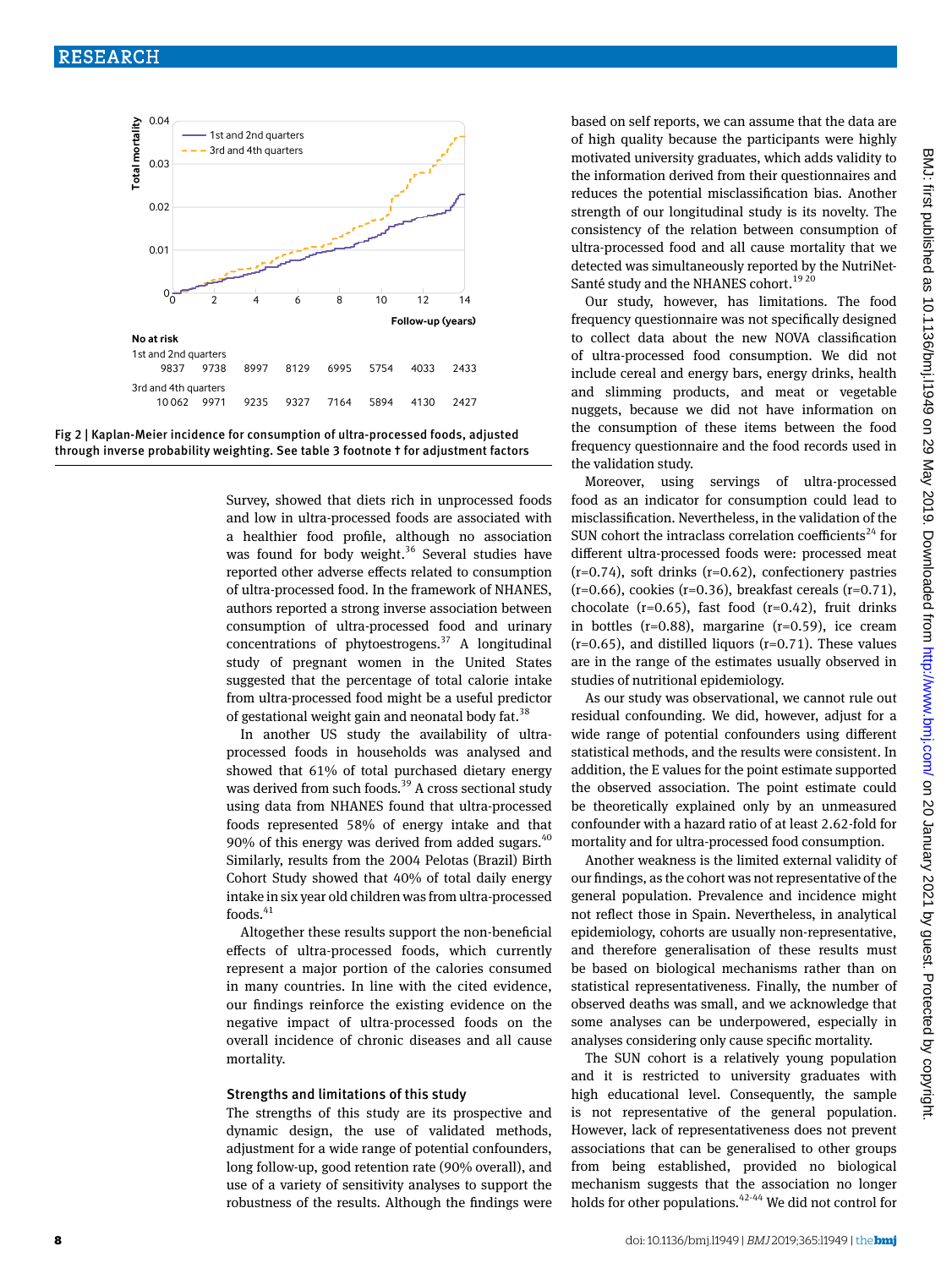|                                                                 | <b>Hazard ratio</b><br>(95% <sub>C</sub> ) | <b>Hazard ratio</b><br>(95% CI) |
|-----------------------------------------------------------------|--------------------------------------------|---------------------------------|
|                                                                 |                                            |                                 |
| Overall                                                         |                                            | 1.62 (1.13 to 2.33)             |
| Subgroup analyses                                               |                                            |                                 |
| Sex                                                             |                                            |                                 |
| Men                                                             |                                            | 1.63 (1.00 to 2.65)             |
| Women                                                           |                                            | 1.66 (0.74 to 3.77)             |
| Age at recruitment (years)                                      |                                            |                                 |
| >50                                                             |                                            | 1.88 (1.20 to 2.96)             |
| $\leq 50$                                                       |                                            | 1.24 (0.69 to 2.20)             |
| Years of follow-up                                              |                                            |                                 |
| $0 - 3$                                                         |                                            | 1.57 (0.73 to 3.39)             |
| >3                                                              |                                            | 1.61 (1.08 to 2.39)             |
| Body mass index                                                 |                                            |                                 |
| ~125                                                            |                                            | 1.20 (0.70 to 2.07)             |
| $\geq$ 25                                                       |                                            | 1.80 (1.06 to 3.07)             |
| Smoking status                                                  |                                            |                                 |
| Never                                                           |                                            | 2.55 (1.17 to 5.55)             |
| Current or former                                               |                                            | 1.67 (1.09 to 2.56)             |
| Sensitivity analyses                                            |                                            |                                 |
| Energy limits                                                   |                                            |                                 |
| 5th-95th centiles                                               |                                            | 1.84 (1.24 to 2.74)             |
| Willett's (kcal/day): <500/>3500 for women, <800/>>000 for men  |                                            | 1.59 (1.08 to 2.34)             |
| <b>Exclusions</b>                                               |                                            |                                 |
| Prevalent cardiovascular disease or cancer                      |                                            | 2.00 (1.31 to 3.05)             |
| Hypertension at baseline                                        |                                            | 1.19 (0.71 to 2.00)             |
| Depression at baseline                                          |                                            | 1.33 (0.89 to 2.00)             |
| Following special diet at baseline                              |                                            | 1.51 (1.03 to 2.21)             |
| Causes of death                                                 |                                            |                                 |
| Injuries                                                        |                                            | 1.69 (1.18 to 2.43)             |
| Cancer                                                          |                                            | 2.12 (1.27 to 3.54)             |
| <b>CVD</b>                                                      |                                            | 1.57 (1.06 to 2.33)             |
| Additional adjustments                                          |                                            |                                 |
| ≥3 kg weight gain before baseline                               |                                            | 1.59 (1.12 to 2.26)             |
| Coffee and quadratic term of alcohol intake                     |                                            | 1.57 (1.10 to 2.24)             |
| All fried foods                                                 |                                            | 1.59 (1.12 to 2.27)             |
| Mediterranean diet                                              |                                            | 1.58 (1.10 to 2.28)             |
| Sodium intake                                                   |                                            | 1.57 (1.09 to 2.26)             |
|                                                                 |                                            | 1.69 (1.12 to 2.56)             |
| Saturated and trans fatty acids, added sugar, and sodium intake |                                            |                                 |
| 0.6                                                             | $\overline{2}$<br>3<br>1                   | 4                               |





Fig 4 | Restricted cubic splines analysis of association between consumption of ultra-processed foods and all cause mortality. Dotted lines represent 95% confidence intervals

potential confounding by socioeconomic status, but we are confident that this was not a major confounder in our analyses because our cohort was homogeneous for this variable. Adjustment for educational level is recommended to adjust for socioeconomic status, but our participants had attained the same educational level (ie, we used restriction instead of multivariate adjustment to control for confounding by socioeconomic status).

# Conclusions and policy implications

Our results suggest that an increased consumption of ultra-processed food is associated with a higher hazard of all cause mortality. Improving diet based on adherence to minimally processed food—a key aspect of the Mediterranean diet—has been shown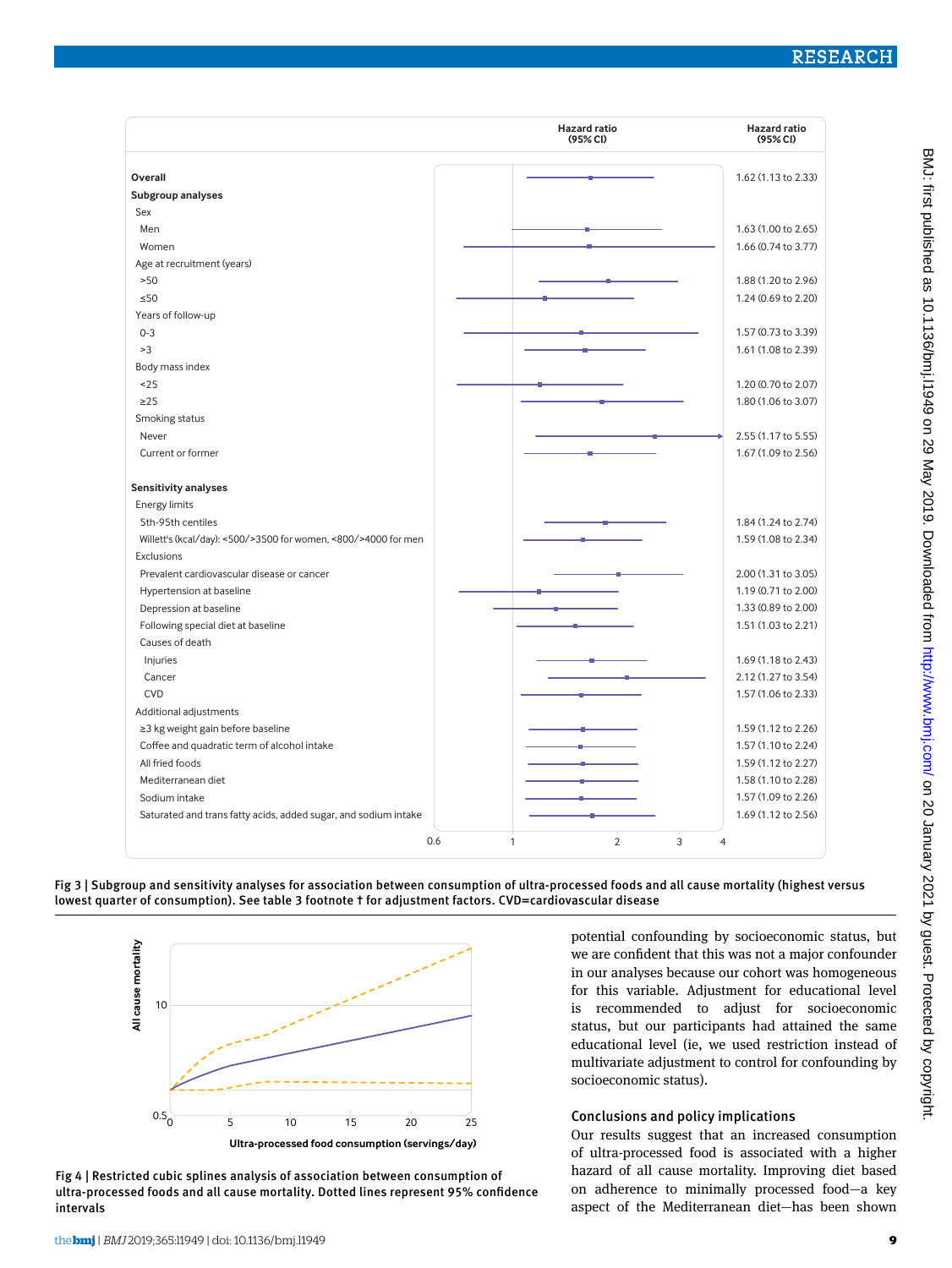to protect against chronic disease $45$  and all cause mortality.46-49 Discouraging the consumption of ultraprocessed foods; targeting products, taxation, and marketing restrictions on ultra-processed products; and promotion of fresh or minimally processed foods, should be considered part of important health policy to improve global public health.

We thank the participants of the SUN cohort who answered our questionnaires biannually and Maria Soledad Hershey for help with proofreading the manuscript.

Contributors: AR-C, MAM-G, and MB-R conceived and designed the study. AR-C, IA-A, MAM-G, and MB-R analysed the data. CF-A and RDM acquired and analysed the data. MAM-G and MB-R obtained funding. AR-C and CG-D drafted the manuscript. AR-C, MAM-G, IA-A, RDM, CF-A, CG-D, and MB-R critically revised the manuscript. All authors gave final approval and agree to be accountable for all aspects of the work ensuring integrity and accuracy. The corresponding author attests that all listed authors meet authorship criteria and that no others meeting the criteria have been omitted. MB-R is the guarantor.

Funding: The SUN Project is supported by the Spanish Government-Instituto de Salud Carlos III, and the European Regional Development Fund (FEDER) (RD 06/0045, PI14/01798, PI14/01764, PI17/01795), Navarra Regional Government, and the University of Navarra. The funding sources had no role in the design, execution,

analyses, and interpretation of the data or decision to submit the results of this study. Competing interests: All authors have completed the ICMJE uniform

disclosure form at [www.icmje.org/coi\\_disclosure.pdf](http://www.icmje.org/coi_disclosure.pdf) and declare: no support from any organisation for the submitted work; no financial relationships with any organisations that might have an interest in the submitted work in the previous three years; no other relationships or activities that could appear to have influenced the submitted work.

Ethical approval: The protocol was written in accordance with the principles of the Declaration of Helsinki and was approved by the University of Navarra institutional review board.

Data sharing: No additional data available.

Transparency: The manuscript's guarantor (MB-R) affirms that this manuscript is an honest, accurate, and transparent account of the study being reported; that no important aspects of the study have been omitted; and that any discrepancies from the study as planned (and, if relevant, registered) have been explained.

This is an Open Access article distributed in accordance with the Creative Commons Attribution Non Commercial (CC BY-NC 4.0) license, which permits others to distribute, remix, adapt, build upon this work non-commercially, and license their derivative works on different terms, provided the original work is properly cited and the use is non-commercial. See: [http://creativecommons.org/licenses/](http://creativecommons.org/licenses/by-nc/4.0/) [by-nc/4.0/](http://creativecommons.org/licenses/by-nc/4.0/).

- 1 Mozaffarian D. Dietary and Policy Priorities for Cardiovascular Disease, Diabetes, and Obesity: A Comprehensive Review. *Circulation* 2016;133:187-225. doi:10.1161/ CIRCULATIONAHA.115.018585
- 2 Gakidou E, Afshin A, Abajobir AA, et al, GBD 2016 Risk Factors Collaborators. Global, regional, and national comparative risk assessment of 84 behavioural, environmental and occupational, and metabolic risks or clusters of risks, 1990-2016: a systematic analysis for the Global Burden of Disease Study 2016. *Lancet* 2017;390:1345-422. doi:10.1016/S0140- 6736(17)32366-8
- 3 United Nations. Political declaration of the high-level meeting of the General Assembly on the prevention and control of noncommunicable diseases. Agenda item 117. 2011;(January). doi:10.1007/BF03038934
- 4 World Health Organization. Global action plan for the prevention and control of noncommunicable diseases 2013-2020. Geneva: WHO. [www.who.int/nmh/events/ncd\\_action\\_plan/en/.](http://www.who.int/nmh/events/ncd_action_plan/en/) Published 2013.
- Kontis V, Mathers CD, Rehm J, et al. Contribution of six risk factors to achieving the 25×25 non-communicable disease mortality reduction target: a modelling study. *Lancet* 2014;384:427-37. doi:10.1016/ S0140-6736(14)60616-4
- 6 Moodie R, Stuckler D, Monteiro C, et al, Lancet NCD Action Group. Profits and pandemics: prevention of harmful effects of tobacco, alcohol, and ultra-processed food and drink industries. *Lancet* 2013;381:670-9. doi:10.1016/S0140-6736(12)62089-3
- 7 Monteiro CA, Moubarac JC, Cannon G, Ng SW, Popkin B. Ultraprocessed products are becoming dominant in the global food system. *Obes Rev* 2013;14(Suppl 2):21-8. doi:10.1111/ obr.1210710.1111/obr.12107
- 8 Latasa P, Louzada MLDC, Martinez Steele E, Monteiro CA. Added sugars and ultra-processed foods in Spanish households (1990- 2010). *Eur J Clin Nutr* 2018;72:1404-12. doi:10.1038/s41430- 017-0039-0
- 9 Monteiro CA, Cannon G, Levy R, et al. NOVA. The star shines bright. Food classification. *Public Health World Nutr* 2016;7:28-38.
- 10 Moubarac JC, Martins APB, Claro RM, Levy RB, Cannon G, Monteiro CA, Evidence from Canada. Consumption of ultraprocessed foods and likely impact on human health. *Public Health Nutr* 2013;16:2240-8. doi:10.1017/S1368980012005009
- 11 Singh GM, Micha R, Khatibzadeh S, Lim S, Ezzati M, Mozaffarian D, Global Burden of Diseases Nutrition and Chronic Diseases Expert Group (NutriCoDE). Estimated Global, Regional, and National Disease Burdens Related to Sugar-Sweetened Beverage Consumption in 2010. *Circulation* 2015;132:639-66. doi:10.1161/ CIRCULATIONAHA.114.010636
- 12 Larsson SC, Orsini N. Red meat and processed meat consumption and all-cause mortality: a meta-analysis. *Am J Epidemiol* 2014;179:282-9. doi:10.1093/aje/kwt261
- 13 Wang X, Lin X, Ouyang YY, et al. Red and processed meat consumption and mortality: dose-response meta-analysis of prospective cohort studies. *Public Health Nutr* 2016;19:893-905. doi:10.1017/S1368980015002062
- 14 Fiolet T, Srour B, Sellem L, et al. Consumption of ultra-processed foods and cancer risk: results from NutriNet-Santé prospective cohort. *BMJ* 2018;360:k322. doi:10.1136/bmj.k322
- 15 Schnabel L, Buscail C, Sabate JM, et al. Association Between Ultra-Processed Food Consumption and Functional Gastrointestinal Disorders: Results From the French NutriNet-Santé Cohort. *Am J Gastroenterol* 2018;113:1217-28. doi:10.1038/s41395-018- 0137-1
- 16 Rauber F, Campagnolo PDB, Hoffman DJ, Vitolo MR. Consumption of ultra-processed food products and its effects on children's lipid profiles: a longitudinal study. *Nutr Metab Cardiovasc Dis* 2015;25:116-22. doi:10.1016/j.numecd.2014.08.001
- 17 Mendonça RD, Pimenta AM, Gea A, et al. Ultraprocessed food consumption and risk of overweight and obesity: the University of Navarra Follow-Up (SUN) cohort study. *Am J Clin Nutr* 2016;104:1433-40. doi:10.3945/ajcn.116.135004
- 18 Mendonça RD, Lopes AC, Pimenta AM, Gea A, Martinez-Gonzalez MA, Bes-Rastrollo M. Ultra-processed food consumption and the incidence of hypertension in a mediterranean cohort: The seguimiento universidad de navarra project. *Am J Hypertens* 2017;30:358-66.
- 19 Schnabel L, Kesse-Guyot E, Allès B, et al. Association Between Ultraprocessed Food Consumption and Risk of Mortality Among Middle-aged Adults in France. *JAMA Intern Med* 2019. doi:10.1001/ jamainternmed.2018.7289
- 20 Kim H, Hu EA, Rebholz CM. Ultra-processed food intake and mortality in the USA: results from the Third National Health and Nutrition Examination Survey (NHANES III, 1988-1994). *Public Health Nutr* 2019:1-9.
- 21 Carlos S, De La Fuente-Arrillaga C, Bes-Rastrollo M, et al. Mediterranean diet and health outcomes in the SUN cohort. *Nutrients* 2018;10:E439. doi:10.3390/nu10040439
- 22 Martín-Moreno JM, Boyle P, Gorgojo L, et al. Development and validation of a food frequency questionnaire in Spain. *Int J Epidemiol* 1993;22:512-9. doi:10.1093/ije/22.3.512
- 23 de la Fuente-Arrillaga C, Ruiz ZV, Bes-Rastrollo M, Sampson L, Martinez-González MA. Reproducibility of an FFQ validated in Spain. *Public Health Nutr* 2010;13:1364-72. doi:10.1017/ S1368980009993065
- 24 Fernández-Ballart JD, Piñol JL, Zazpe I, et al. Relative validity of a semi-quantitative food-frequency questionnaire in an elderly Mediterranean population of Spain. *Br J Nutr* 2010;103:1808-16. doi:10.1017/S0007114509993837
- 25 Trichopoulou A, Costacou T, Bamia C, Trichopoulos D. Adherence to a Mediterranean diet and survival in a Greek population. *N Engl J Med* 2003;348:2599-608. doi:10.1056/NEJMoa02503910.1056/ NEIMoa025039
- 26 Martínez-González MA, López-Fontana C, Varo JJ, Sánchez-Villegas A, Martinez JA. Validation of the Spanish version of the physical activity questionnaire used in the Nurses' Health Study and the Health Professionals' Follow-up Study. *Public Health Nutr* 2005;8:920-7. doi:10.1079/PHN200574510.1079/PHN2005745
- 27 Bes-Rastrollo M, Pérez-Valdivieso JR, Sánchez-Villegas A, et al. Validación del peso e índice de masa corporal auto-declarados de los participantes de una cohorte de graduados universitarios. *Rev Esp Obes* 2005;3:352-8.
- 28 Hernán MARJ. *Causal Inference.* Chapman & Hall/CRC, 2019, (forthcoming).